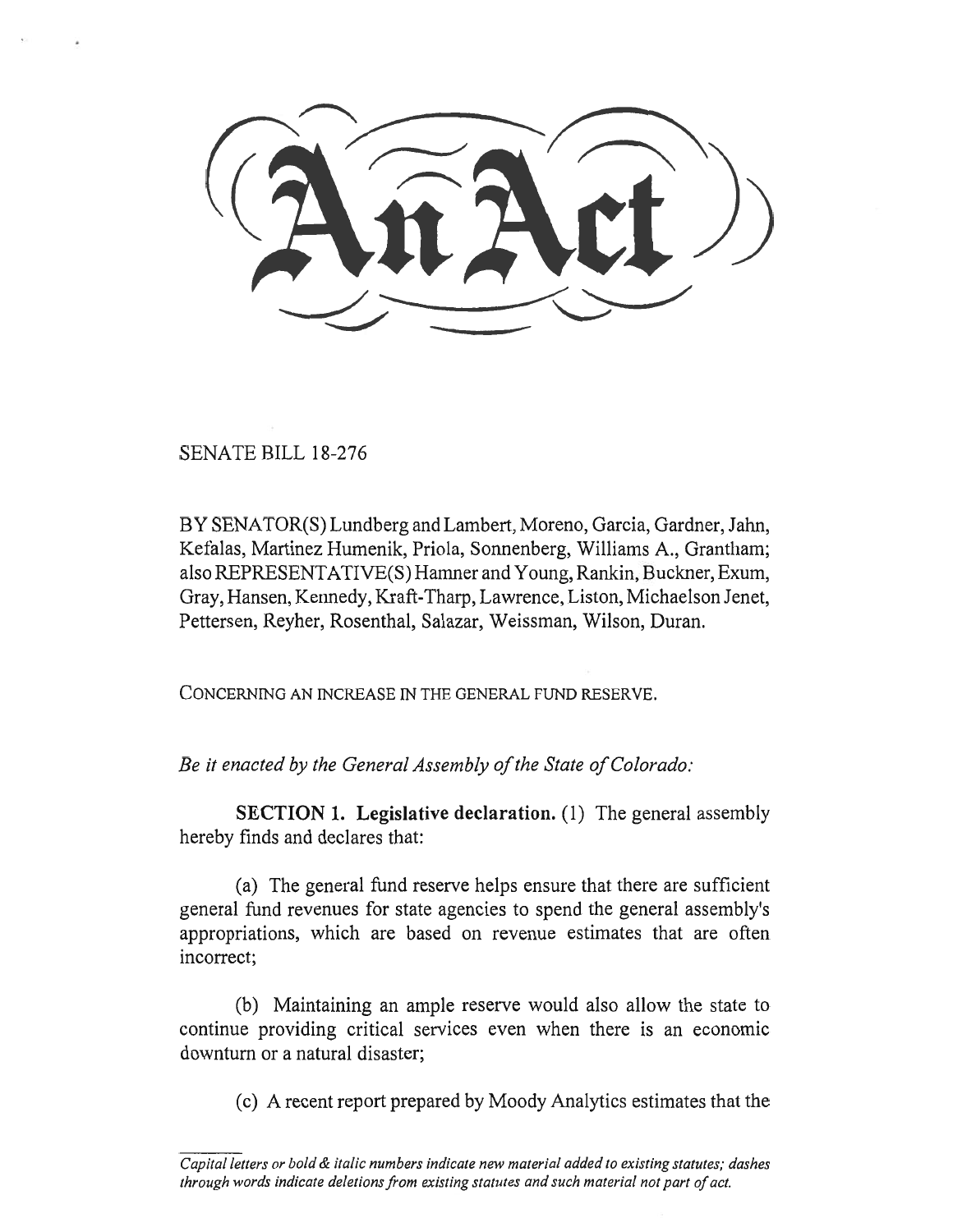state would need a reserve of approximately fifteen percent to endure even a moderate recession;

(d) In his budget request for the fiscal year 2018-19, Governor John Hickenlooper requested that the general assembly increase the reserve to ten percent of general fund expenditures; and

(e) The state's current general fund reserve, which is only six and one-half percent of general fund expenditures, is simply inadequate.

(2) Now, therefore, it is the intent of the general assembly to increase the general fund reserve three-quarters of a percent as an incremental improvement towards a truly sufficient general fund reserve.

**SECTION 2.** In Colorado Revised Statutes, 24-75-201.1, **amend**  (1)(d)(XIV) and (1)(d)(XVIII); **repeal** (2)(b) and (2)(c); and **add**   $(1)(d)(XIX)$  as follows:

**24-75-201.1. Restriction on state appropriations - legislative declaration - definitions.** (1) (d) For each fiscal year, unrestricted general fund year-end balances must be retained as a reserve in the following amounts:

(XIV) For the fiscal-year  $2014-15$  and each fiscal-year thereafter; excluding the fiscal years  $2015-16$  and  $2016-17$  FISCAL YEARS 2014-15 AND 2017-18, six and one-half percent of the amount appropriated for expenditure from the general fund for that fiscal year;

(XVIII) For the fiscal year 2016-17, six percent of the amount appropriated for expenditure from the general fund for that fiscal year; AND

(XIX) FOR THE FISCAL YEAR 2018-19 AND EACH FISCAL YEAR THEREAFTER, SEVEN AND TWENTY-FIVE ONE-HUNDREDTHS PERCENT OF THE AMOUNT APPROPRIATED FOR EXPENDITURE FROM THE GENERAL FUND FOR THAT FISCAL YEAR.

(2) The basis for the calculation of the reserve as specified in this section includes all appropriations for expenditure from the general fund for such fiscal year, except for any appropriations for:

## PAGE 2-SENATE BILL 18-276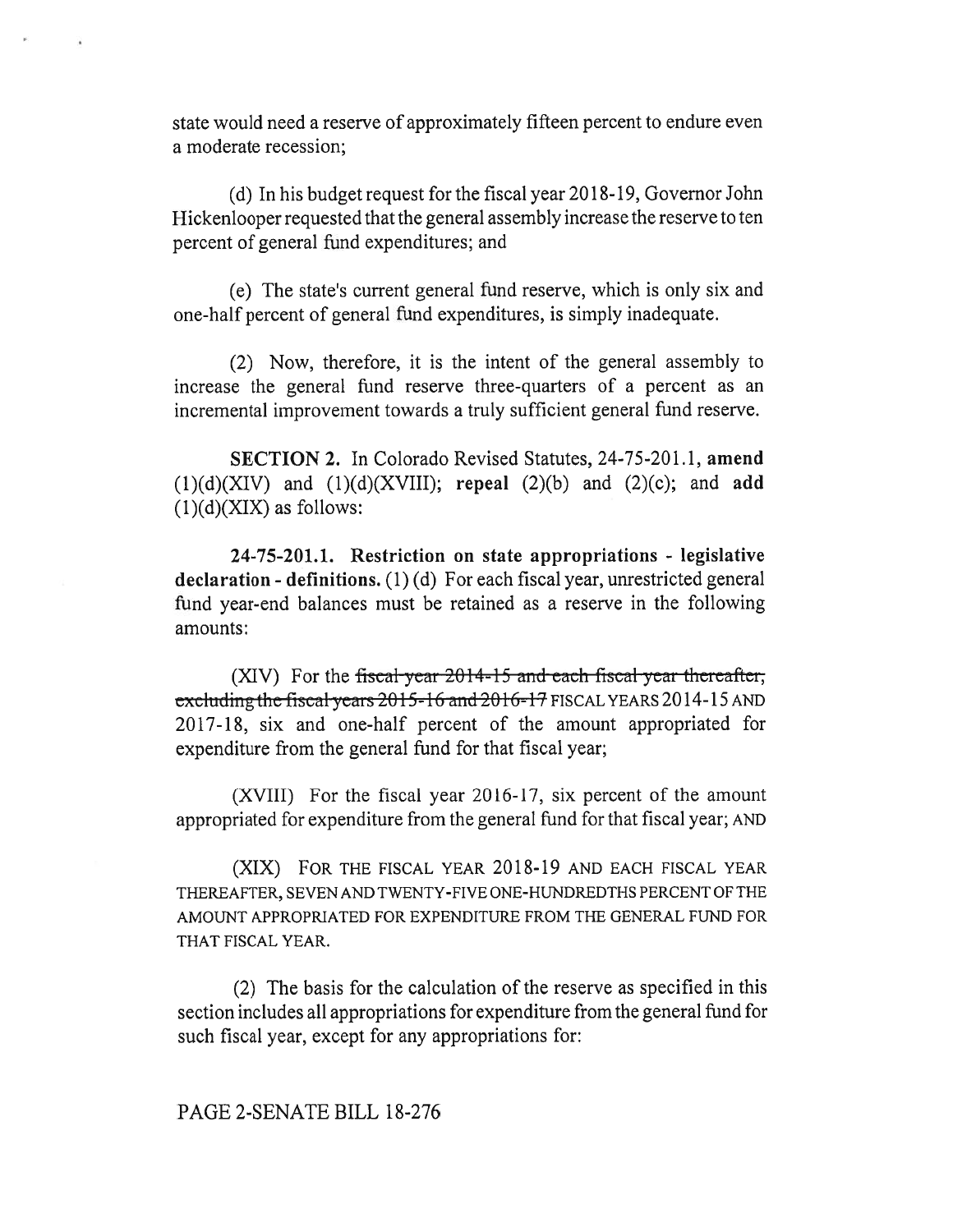(b) Rental and other payments under a lease-purchase agreement for real property authorized by the general assembly pursuant to section  $24-82-80+(1)(a)$  included in a separate line item in the operating section of an annual general appropriation act or a supplemental appropriation act; and

(c) Moneys that are credited by the state controller from the general fund to the capital construction fund or to the principal of the controlled maintenance trust fund as set forth in section 24-30-1310.

**SECTION 3.** Act subject to petition - effective date. This act takes effect at 12:01 a.m. on the day following the expiration of the ninety-day period after final adjournment of the general assembly (August 8, 2018, if adjournment sine die is on May 9, 2018); except that, if a referendum petition is filed pursuant to section  $1(3)$  of article V of the state constitution against this act or an item, section, or part of this act within such period, then the act, item, section, or part will not take effect unless

## PAGE 3-SENATE BILL 18-276